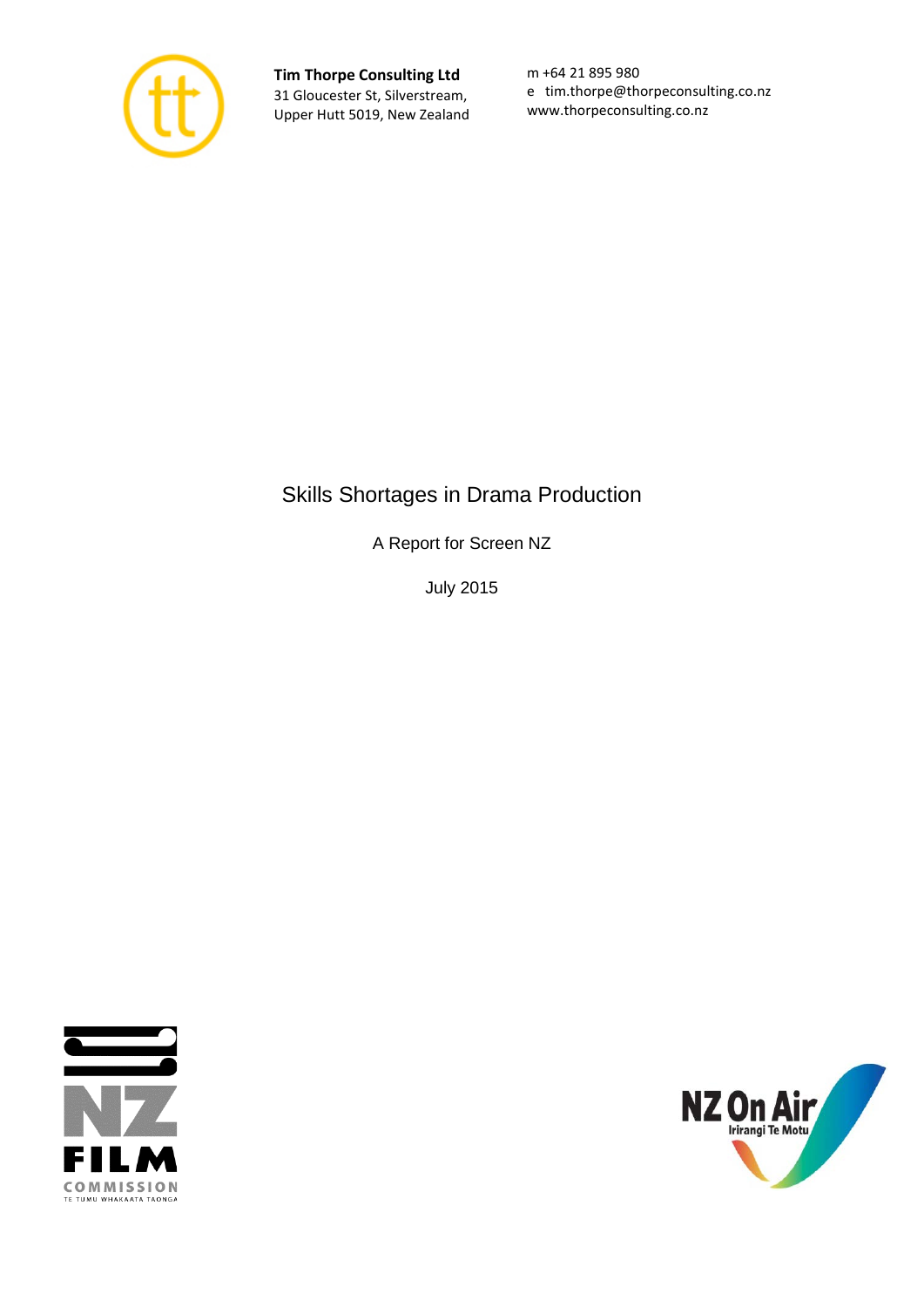# **Skills Shortages in Drama Production**

# **Introduction**

Tim Thorpe Consulting Ltd was contracted by NZ On Air and NZFC on behalf of Screen NZ to undertake a short study of skills shortages in drama production in New Zealand. The Terms of Reference (TOR) for this assignment were two fold:

- *(1) broadly to look at where there are skills shortages in drama production, how these might be plugged, and where there might be other financial partners to help with this.*
- *(2) the creation of a one-page 'cheat sheet' diagram summarizing the main tertiary training institutions which offer screen courses; government financial investment in these, the likely number of graduates and workforce entry data*

The TOR specifically focus on drama (excluding other genres and post-production) and craft areas not covered by the guilds (ie producer, writer, director, editor, actor). The full TOR are attached in Appendix 1.

Tim Thorpe Consulting would like to thank all those contacted as part of this exercise. This included screen industry practitioners, industry guilds, Screen NZ, Tertiary Education Commission and Statistics NZ. A full list of those who contributed is attached as Appendix 2.

The study was conducted in May 2015.

Tim Thorpe **Director** 

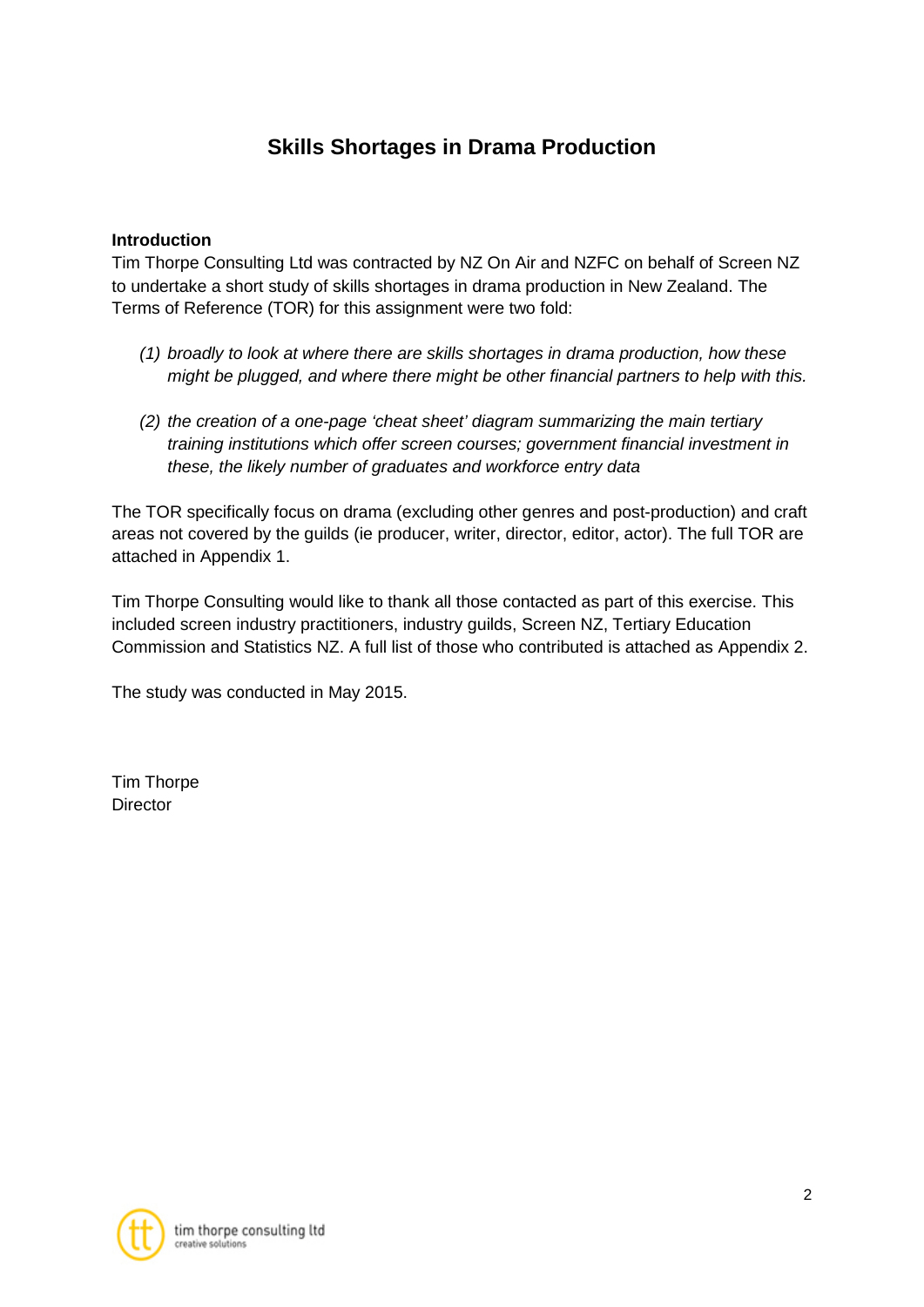# **Executive Summary**

#### *Skills Shortages*

- wholesale skills shortages are not occurring in the New Zealand screen industry. There is a natural correction occurring as production rebounds after a downturn in the industry 18 months ago.
- by-and-large any shortages that are occurring are able to be met through normal market mechanisms eg recruitment from Australia or upskilling on-the-job.
- there is, however, one area of concern across the sector production accountants which the NZFC is already addressing.
- in addition there are concerns from some quarters about line producers, location managers, location scouts, production managers and possibly sound recordists and 1<sup>st</sup> A/Ds. These shortages are all below-the-line.
- by-and-large these "shortages" have already been identified by Screen NZ anecdotally. It is, however, suggested that Screen NZ attempts to quantify any perceived shortages as much as is possible. Exit surveys of international productions are already in re-development but this could extend to domestic productions.
- furthermore, forecasting of upcoming productions both domestic and international should also be considered. Such information could be routinely published.
- Screen NZ needs to be particularly careful in any interventions it undertakes as it could be in danger of picking this year's skills shortages which may not arise again
- on the basis that time-on-the job is essential to any skill development, it is suggested that internships/secondments/traineeships of this nature are the best means of Screen NZ offering support, supplemented by workshops or equivalent where applicable
- there are no new revenue sources available for upskilling.

It is recommended that Screen NZ:

- set in place mechanisms for determining when chronic skills shortages are taking place through routine exit surveys or equivalent for drama productions
- set up a forecasting process to determine when drama production demand is likely to peak
- formalise the support that agencies are prepared to offer below-the-line drama personnel for upskilling
- require any support to include time on-set through production company involvement, but also workshops or equivalent where appropriate
- require applications for support to have a pre-defined level of co-funding from nongovernment sources.

# *Tertiary Level Training*

there were 27 institutions offering some 54 qualifications in the screen industry in 2015. The New Zealand government provided \$12.7 million to these courses, a significant drop compared with 2013 when the figure was \$16.6 million. The reasons

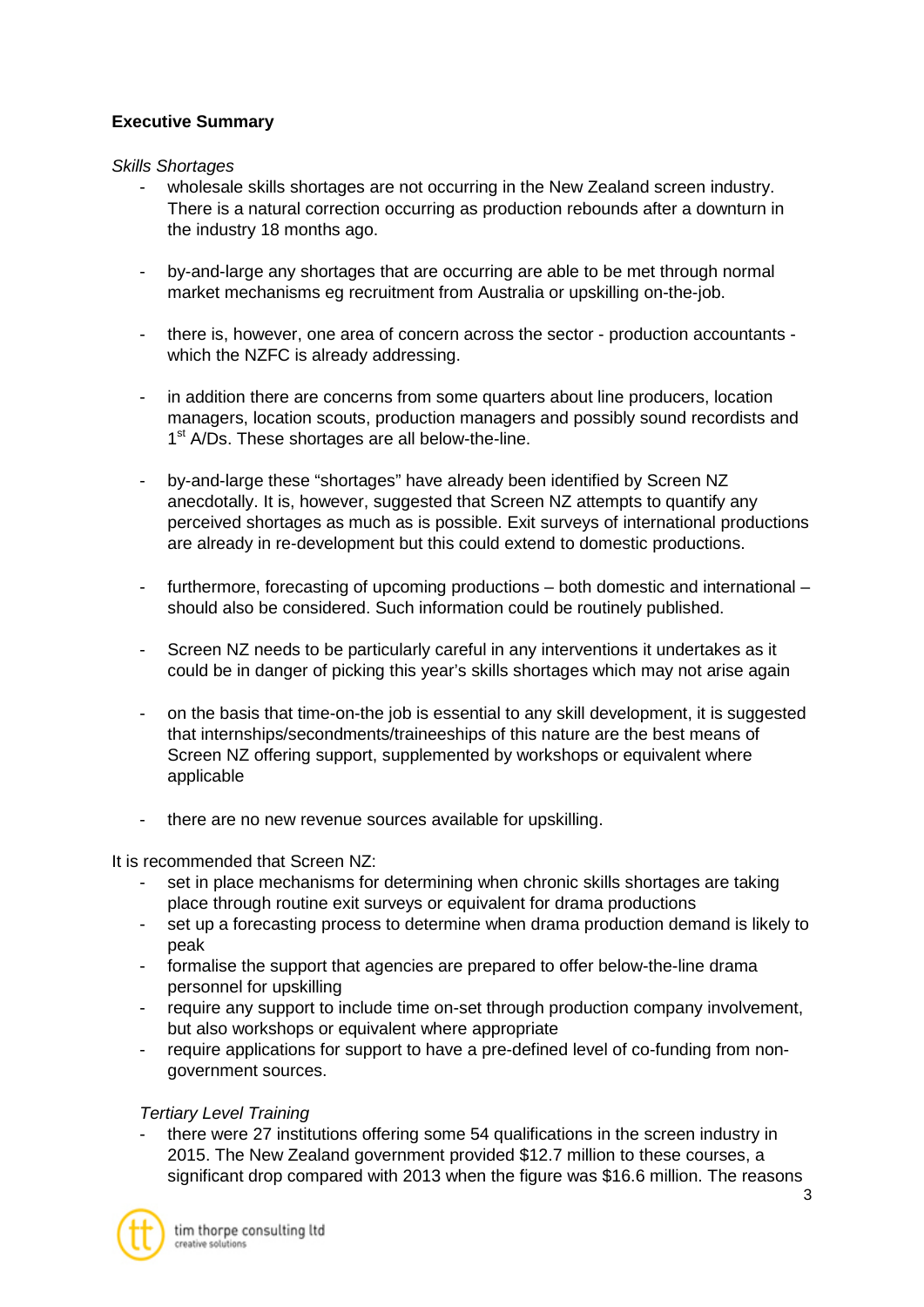for this are likely to include a downturn in production in the industry during this period and government initiatives to align graduate numbers with industry requirements.

- some 1257 graduates completed screen related courses in 2011. 18% of graduates were employed in the sector one year after graduation rising to 23% two years after graduation. 65% of graduates were employed in any sector one year after graduation, rising to 72% after two years.
- it is not possible to compare the percentage of screen related graduates working in the screen industry with data from other sectors, but the numbers do seem low. The reasons for this have not been investigated in this study. Total employment of screen graduates in any industry, however, is in line with Creative Arts graduates generally.
- it is almost certain that any funds made available from potential rationalising of these courses would be absorbed back into Vote: Education and not necessarily made available for other screen industry purposes.

### **Method**

### *Skills Shortages*

This study is based on meetings with representatives from Screen NZ and conversations with key industry guilds and producers/line producers initially identified by Screen NZ but refined as the study proceeded due to availability. The study does not purport to be in-depth but rather to provide a snap-shot of opinions. No attempt has been made to quantify skills shortages.

Most respondents were provided with the TOR via email before conversations took place. Discussions were then generally open ended and unprompted. Confidentiality about specific issues was requested by respondents on two occasions.

One conversation lasted in excess of an hour; conversely several people contacted were not available due to time commitments.

Notes were taken of all meetings and these have been quoted where relevant in this report.

#### *Tertiary Level Training*

Data on screen industry graduates and employment outcomes was obtained from the Tertiary Education Commission (TEC) and Statistics NZ Integrated Data Infrastructure (IDI) database.

TEC helped identify relevant screen related courses and the amount of government funding provided to these. Statistics NZ used this data to derive employment outcomes.

By-and-large the screen industry and screen related qualifications were defined fairly tightly. The annual Statistics NZ Screen Industry Survey definition (using ANZSIC06 codes) was used as the basis for defining the screen industry. Screen related qualifications were only chosen if they focused on providing graduates for the screen industry as distinct to other outcomes such as fine arts, design, academia etc.

A list of tertiary level institutions and qualifications used in the study is contained in Appendix 3. Industry classification codes (ANZSIC06) are outlined in Appendix 4.

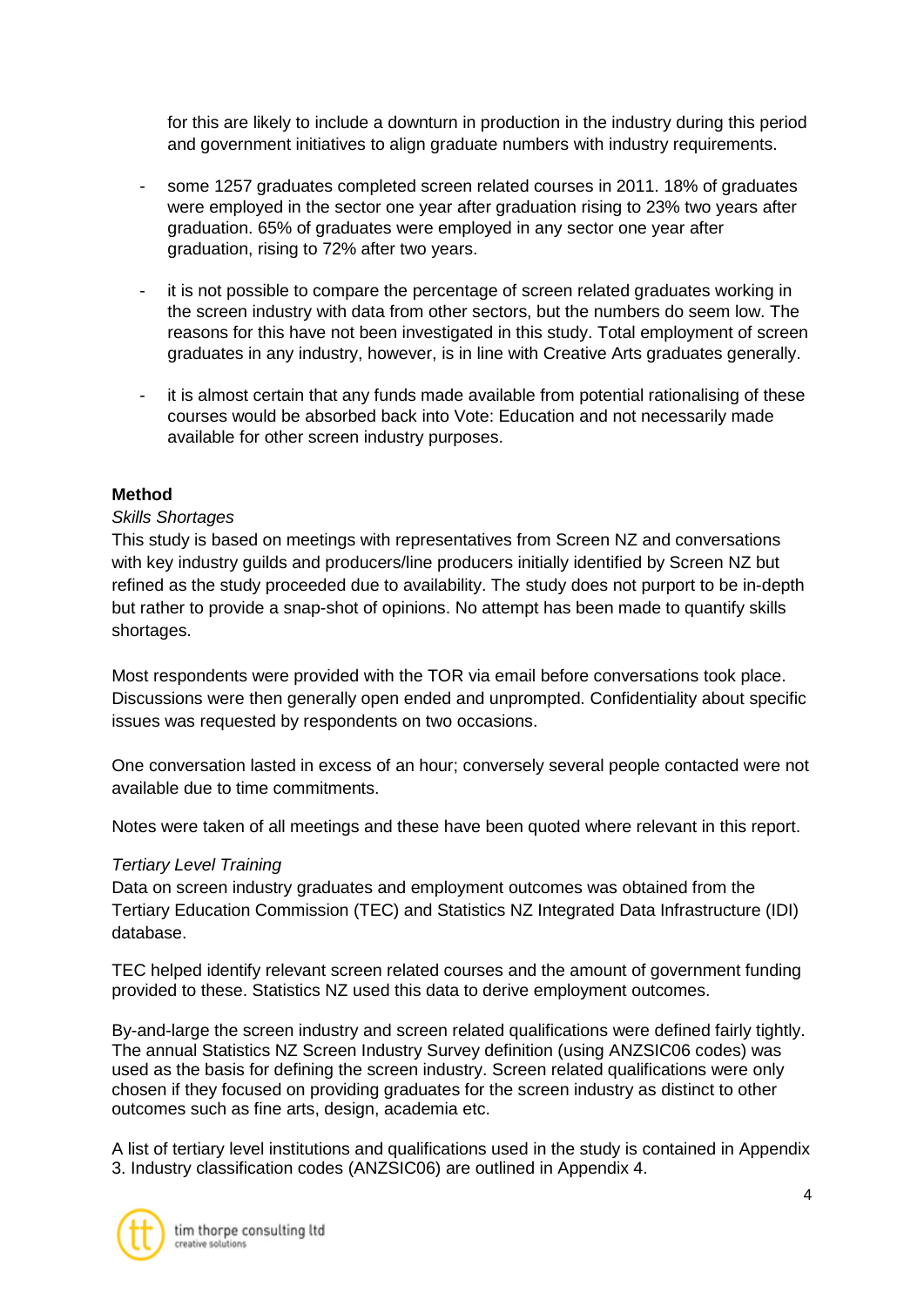### **Skills Shortages**

Tables 2 & 3 below summarise current skills shortages reported to this study. Table 2 contains responses from screen industry practitioners, guilds and regional film associations. Table 3 responses from Screen NZ representatives.

The reasons for separating out Table 2 and Table 3 were to see if the results from the industry representatives matched those from Screen NZ.

Production accountants dominate both lists. In addition there are concerns about line producers, location managers, location scouts, production managers and possibly sound recordists and 1<sup>st</sup> A/Ds. Unit production managers and art department feature in both lists.

It is very clear that these "shortages" need to put into context and Tables 1 contains the following observations from respondents.

| <b>Annie Weston</b>     | Always skills shortages at certain times of the year eg January/February. Already a lot of<br>people in location scouting, recce and management. The North Island needs to learn about<br>the availability of South Island people. Bureaucracy doesn't need to help a self-regulating<br>market driven industry. By the time a problem is identified and something done it is too late.<br>Things tend to get exaggerated in the industry – one person's problem repeated ad nauseum<br>becomes everyone's problem.        |
|-------------------------|----------------------------------------------------------------------------------------------------------------------------------------------------------------------------------------------------------------------------------------------------------------------------------------------------------------------------------------------------------------------------------------------------------------------------------------------------------------------------------------------------------------------------|
| <b>Chris Bailey</b>     | Problems at second tier of crew. Shortages means taking risks with second tier which is OK.                                                                                                                                                                                                                                                                                                                                                                                                                                |
| <b>Matthew Metcalfe</b> | Lack of depth in the industry, not shortages, with exception of production accountants.                                                                                                                                                                                                                                                                                                                                                                                                                                    |
| <b>Philly DeLacy</b>    | Managed to get crew, although tough at times. A production company tends to ride the ebbs                                                                                                                                                                                                                                                                                                                                                                                                                                  |
|                         | and flows of the industry, without carrying too much overhead. Previously concerns about                                                                                                                                                                                                                                                                                                                                                                                                                                   |
|                         | the number of graduates from film schools but probably not now.                                                                                                                                                                                                                                                                                                                                                                                                                                                            |
| <b>Richard Fletcher</b> | Has not crewed up recently but bases his observations on his participation on the NZSPG<br>application review panel                                                                                                                                                                                                                                                                                                                                                                                                        |
| <b>Robin Scholes</b>    | While there are shortages was able to find crew readily enough due to the pull of Director Lee<br>Tamahori.                                                                                                                                                                                                                                                                                                                                                                                                                |
| Sandra Gildea           | Production accountants only key identifiable problem. We shouldn't be surprised at current<br>shortages given upswing following the downturn. Always peaks and troughs. Does not<br>believe that it is the NZFC/Film NZ's role to deal with forecasting or training. Have any<br>international productions not shot in New Zealand because of shills shortages – no. Crew<br>talking to each other all the time - producers also keep in touch. Is it cheaper in the long run<br>to import crew especially from Australia? |
| <b>Sioux MacDonald</b>  | Deals mainly in television and TVCs. No such thing as ongoing shortages. However, this swing<br>is unusual in terms of its speed and depth. Rather be short of crew than have crew sitting<br>around. Would have had a different set of "shortages" if asked 6 weeks ago.                                                                                                                                                                                                                                                  |
| <b>Steven Zanoski</b>   | A problem at the moment because of too much production but who knows for how long. The<br>same problem 5 years ago and has now returned.                                                                                                                                                                                                                                                                                                                                                                                   |
| <b>Trevor Haysom</b>    | Issues affecting low budget feature films eg recruitment of 1st A/Ds won't necessarily apply<br>to larger budget productions who can pay more. (Other respondents also noted that the fees<br>on offer from international productions could not be matched by domestic productions).                                                                                                                                                                                                                                       |
|                         |                                                                                                                                                                                                                                                                                                                                                                                                                                                                                                                            |

#### Table 1 – Feedback from Survey Respondents

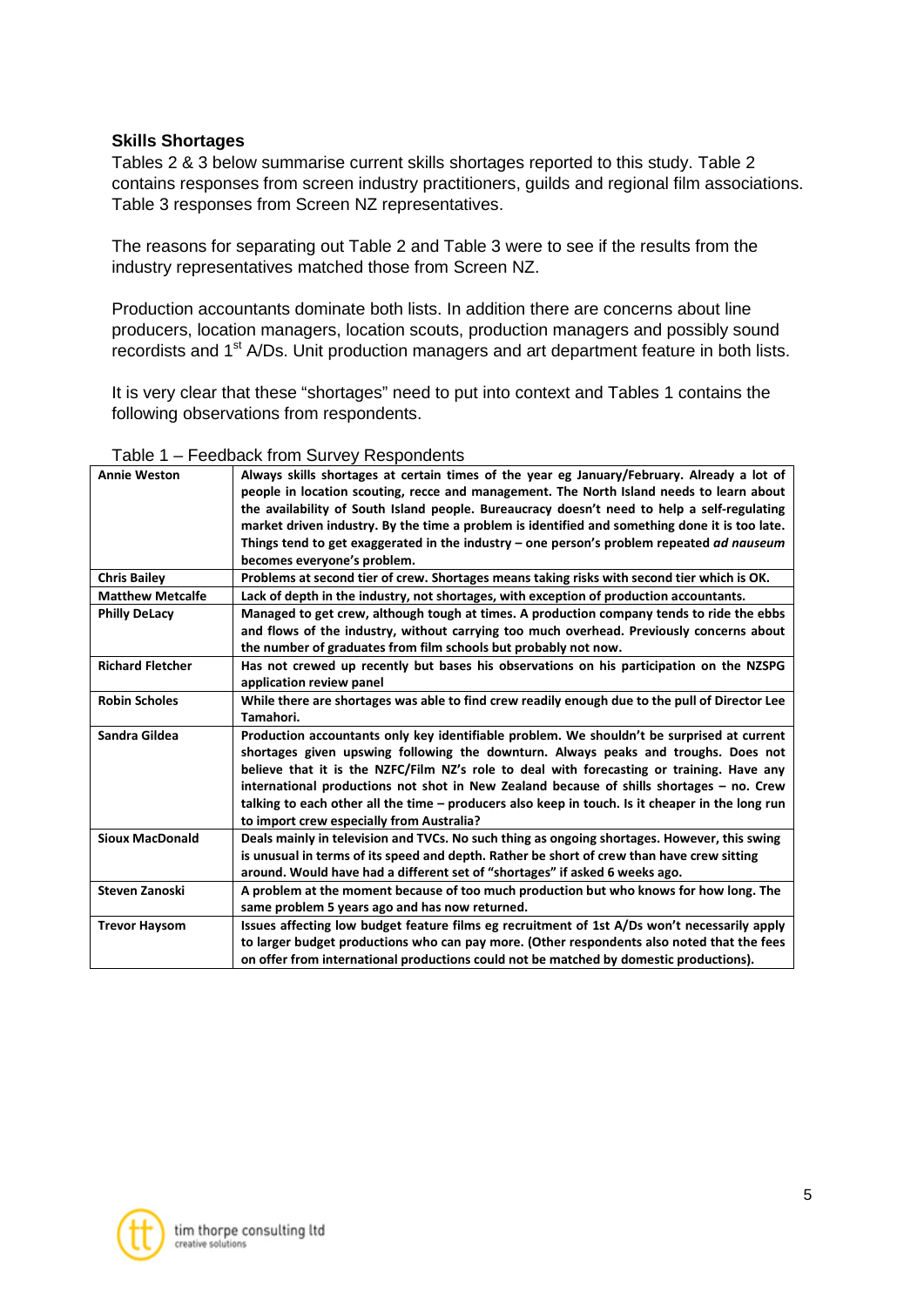|                                   | Production<br><b>Accountants</b>                                              | Line<br><b>Producers</b>       | Location<br><b>Managers</b> | Location<br><b>Scouts</b> | Production<br><b>Managers</b> | A/Ds                                    | Sound<br><b>Recordists</b>                   | <b>Unit Line</b><br><b>Managers</b> | Art<br>Department       | Grip & Grip<br><b>Assts</b> | Continuity            | <b>Editors</b>                  |
|-----------------------------------|-------------------------------------------------------------------------------|--------------------------------|-----------------------------|---------------------------|-------------------------------|-----------------------------------------|----------------------------------------------|-------------------------------------|-------------------------|-----------------------------|-----------------------|---------------------------------|
| Carmen<br>Leonard                 | Yes                                                                           | Yes                            | Yes                         | Yes                       | Yes                           |                                         |                                              |                                     |                         |                             |                       |                                 |
| <b>Chris</b><br><b>Bailey</b>     |                                                                               |                                | Yes                         |                           |                               | ?                                       |                                              |                                     |                         |                             |                       |                                 |
| Karla<br>Rodgers                  | Yes                                                                           |                                |                             | Yes                       | Yes                           | 1 <sup>st</sup> A/D                     |                                              |                                     | Art<br><b>Directors</b> | Key grips &<br>assistants   | Yes                   |                                 |
| Kevin<br>Jennings                 |                                                                               |                                | Yes                         | Yes                       |                               |                                         | Yes, but can<br>from<br>supply<br><b>SIT</b> |                                     |                         |                             |                       |                                 |
| <b>Matthew</b><br><b>Metcalfe</b> | Yes - serious<br>threat                                                       | Yes                            |                             |                           |                               |                                         |                                              |                                     |                         |                             |                       |                                 |
| Richard<br><b>Fletcher</b>        | but<br>Yes,<br>financial<br>$\mathsf{a}$<br>literacy<br>problem<br>generally. | Yes (most of a<br>certain age) |                             |                           |                               | <b>Possibly</b>                         |                                              |                                     |                         |                             |                       |                                 |
| Robin<br><b>Scholes</b>           | <b>Dire</b>                                                                   |                                | Few                         | Few                       |                               | 1 <sup>st</sup><br>Clever<br>A/Ds       |                                              | Long<br>term<br>problem             |                         |                             |                       | Really good<br>drama<br>editors |
| <b>Sioux</b><br>MacDonald         |                                                                               |                                |                             |                           |                               |                                         | Yes                                          |                                     |                         | Yes                         |                       |                                 |
| Steven<br>Zanoski                 |                                                                               |                                | Yes                         |                           |                               |                                         |                                              |                                     | Yes                     |                             |                       |                                 |
| <b>Trevor</b><br>Haysom           | Yes                                                                           |                                |                             |                           |                               | Yes,<br>but<br>largely b/c of<br>budget | $Yes -$<br>good<br>ones.                     |                                     |                         |                             | $Yes - good$<br>ones. | Yes                             |
| <b>Trishia</b><br><b>Downie</b>   | Yes esp. those<br>familiar with<br><b>US systems</b>                          | Yes                            |                             |                           | Yes                           |                                         |                                              | Yes                                 |                         |                             |                       |                                 |

Table 2 - Summary of Skill Shortages – Feedback (two or more mentions) from Industry, Guilds and Regional Film Offices

Given one mention each were - specialist transport captains (otherwise UPMs have to do this role); health & safety (becoming more and more crucial, particularly given upcoming changes in legislation; a lot of paperwork); set design (not the physical designers but draftspeople; need to import from Australia); executive or co-producers (not a traditional role in New Zealand but for high volume feature film production need these roles); standby wardrobe; data wranglers; casting directors; makeup; focus pullers; lightening assistants; construction crew (it has been busy in Auckland); and from the Techicians Guild - best boys/LX, gene operators; key gaffers; continuity; production co-ordinators; first and second a/c.

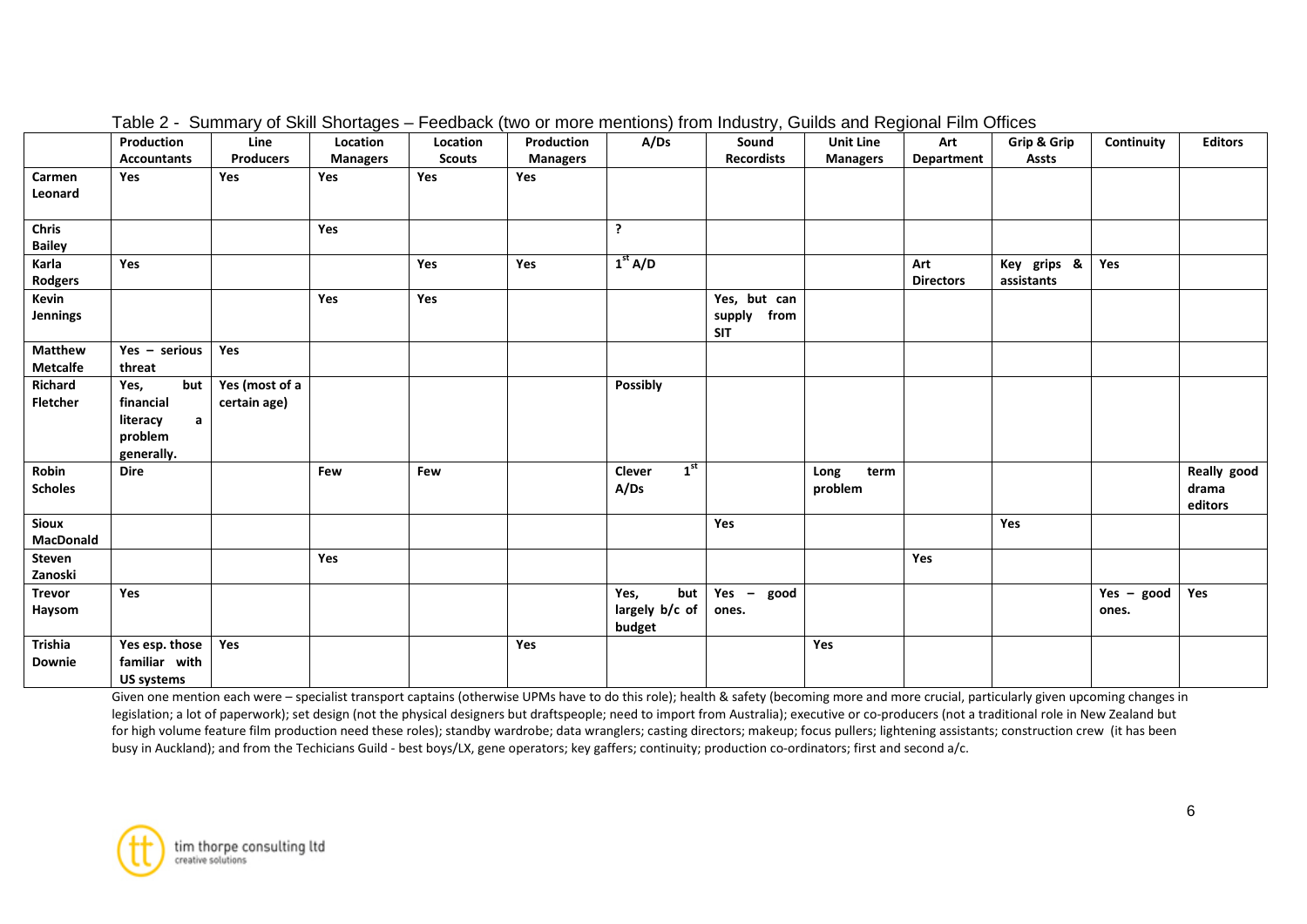| <b>TADIO TELESTION IN THE EXAMPLE THE SUBJECT THAT INCLUDED IN THE EXAMPLE THE EXAMPLE THE EXAMPLE THE EXAMPLE TH</b> |            |              |               |              |               |  |
|-----------------------------------------------------------------------------------------------------------------------|------------|--------------|---------------|--------------|---------------|--|
| <b>Name of Respondent</b>                                                                                             | Laurie     | Glenn        | <b>Bonnie</b> | <b>Naomi</b> | Marc          |  |
|                                                                                                                       | Wright     | <b>Usmar</b> | <b>Slater</b> | Wallwork     | <b>Ashton</b> |  |
| <b>Position Title</b>                                                                                                 | (Film NZ)  | (NZ On Air)  | (NZFC)        | (NZFC)       | (NZFC)        |  |
| Production                                                                                                            | Yes        |              | <b>Yes</b>    | <b>Yes</b>   |               |  |
| <b>Accountants</b>                                                                                                    |            |              |               |              |               |  |
| Unit line managers                                                                                                    | Yes        |              |               | Yes          | <b>Yes</b>    |  |
| <b>Line Producers</b>                                                                                                 | Yes        |              |               | Yes          |               |  |
| <b>Art Dept</b>                                                                                                       |            | <b>Yes</b>   |               |              | <b>Yes</b>    |  |
| Location                                                                                                              | <b>Yes</b> |              |               |              |               |  |
| <b>Scouts</b>                                                                                                         |            |              |               |              |               |  |
| <b>Prodn Mngrs</b>                                                                                                    |            |              |               | Yes          |               |  |
| Wardrobe                                                                                                              |            |              |               |              | <b>Yes</b>    |  |
| <b>Stunt</b>                                                                                                          |            |              |               |              | $Yes - good$  |  |
| <b>Co-ordinators</b>                                                                                                  |            |              |               |              | ones          |  |
| A/Ds                                                                                                                  |            |              |               |              | Yes           |  |
| Data Wranglers<br>Yes                                                                                                 |            |              |               |              |               |  |
| Comment: Shortage of production accountants is a longer term problem but location                                     |            |              |               |              |               |  |
| scouts/managers and production managers are more recent.                                                              |            |              |               |              |               |  |

Table 3 - Skill Shortages – Feedback From Screen NZ

A number of respondents also commented that the issue is not so much shortage of cast and crew but the shortage of good (ie experienced and reliable) cast and crew. Experience, sometimes meant an understanding of US systems.

# **Means of Addressing Skills Shortages**

Respondents noted that the best means of addressing most skills shortages was through time spent upskilling on actual productions. In certain areas such as production accountants, or specialist technology such as new camera equipment, some workshop training would also be useful.

Upskilling on-set can, however, be problematic for a production because of the demands on other cast and crew, logistical and budget constraints, and underperforming trainees. Having said this, most practitioners said that they had either offered mentoring or internships in the past and would consider doing so again in future as opportunities arise. One exception to this was a senior film producer who had spent considerable time and effort with trainees who then went on to work elsewhere.

While not prompted on the abilities of recent screen graduates, a number of respondents provided feedback. This ranged from major concerns to acceptance that some film schools (usually specified) provide useful graduates. Most respondents noted that a graduate's future in the industry will depend on their attitude as much as any skills learnt at film school.

# **Comment**

# *Shortages and Means of Addressing These*

There is no compelling evidence to suggest that large scale skills shortages are occurring in the New Zealand screen industry. The sector is busy, with a combination of overseas and domestic production, in stark contrast to the downturn in the sector which occurred some 18 months ago. There is a natural correction occurring as production rebounds after the downturn during which time a number of key personnel left the sector, only some of whom have returned.

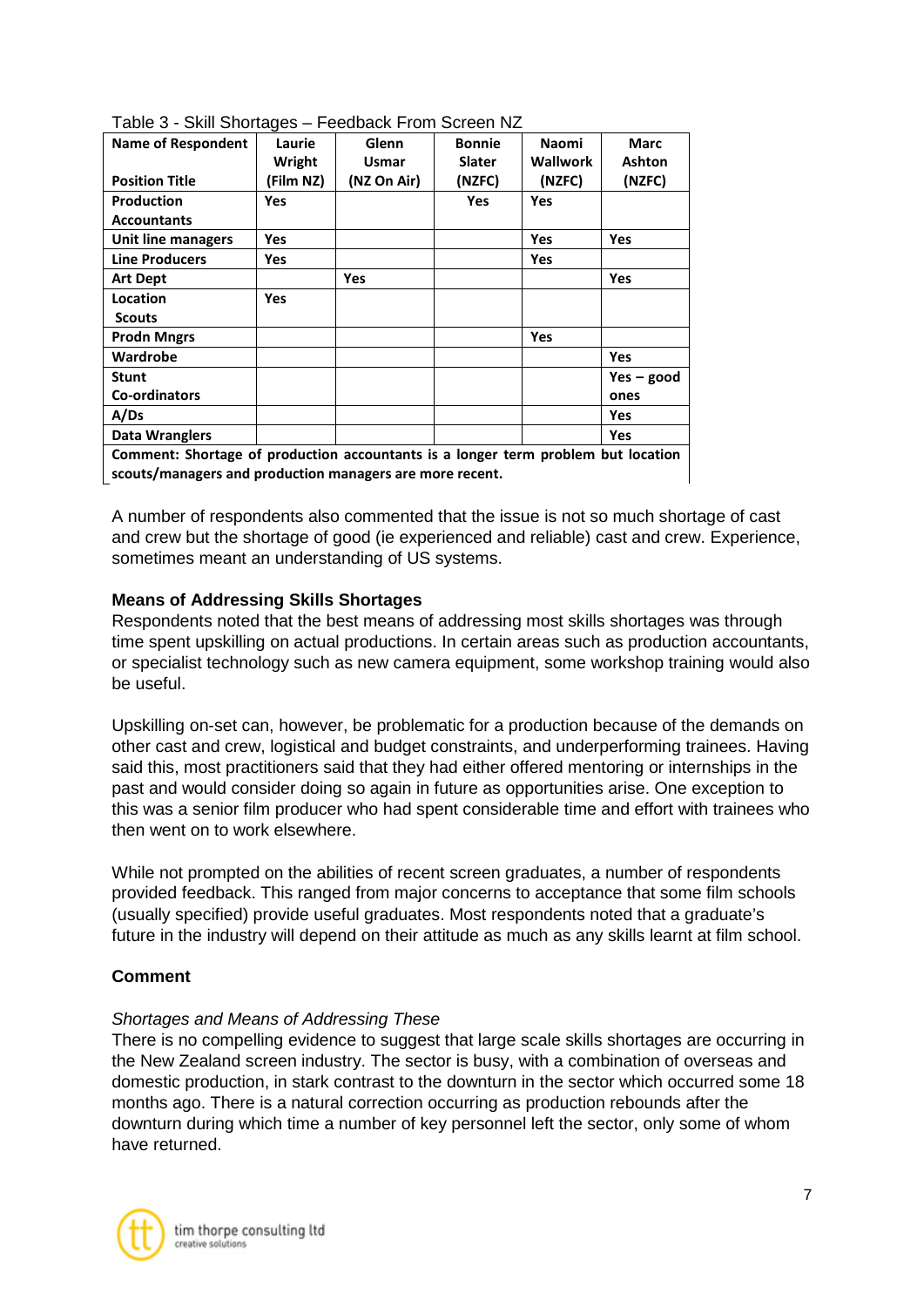Generally any shortages that are occurring are able to be met through normal market mechanisms eg recruitment from overseas, notably Australia, or upskilling on the job.

However, one area of concern which arose consistently during this study is production accountants. In addition, there are concerns from some quarters about line producers, location managers, location scouts, production managers and possibly sound recordists and 1<sup>st</sup> A/Ds. By-and-large these "shortages" have already been identified by Screen NZ anecdotally and, in the case of production accountants, is already being addressed by the NZFC.

What is interesting is that none of the shortages identified during this study were of abovethe-line personnel. In part this is due to the nature of this study but respondents were not restricted in any way in their feedback. What is clear is that current mechanisms for addressing below-the-line upskilling pale into insignificance compared with above-the-line initiatives.

The NZFC already funds a range of training initiatives whether directly or through the guilds and has traditionally focused on opportunities for above-the-line personnel, although this is changing. NZ On Air has recently signalled a new professional development programme which is targeting above-the-line personnel.

Both agencies have been prepared to fund below-the-line trainees through production budgets. NZ On Air has not previously had a formal policy on training although it has been prepared to provide funding "where a producer is willing and can make it work within the wider parameters of the budget" (Glenn Usmar). This has included below-the-line trainees eg camera. The NZFC has also been prepared to fund below-the-line trainees through production budgets eg makeup although the basis on which it does so is less clear.

It is timely to put in place mechanism to address both identification of chronic skills shortages and mechanisms to deal with these, particularly below-the-line, in a more consistent fashion.

In order for Screen NZ to track longer term trends, as distinct from occasional blips in the market place, it is suggested that Screen NZ attempts to quantify any perceived shortages as much as possible. Exit surveys of international productions are already in re-development by the NZFC and MBIE but this could extend to domestic productions. Included within this should be questions on skills shortages as well as other areas that might be of interest to Screen NZ.

Furthermore, forecasting of upcoming productions – both domestic and international – should also be considered as a way of identifying when shortages might occur. The agencies involved in Screen NZ cover the full spectrum of production in New Zealand, with the exception of TVCs, and could readily collate this information. This could be routinely published, similar to the Production Lists formerly published in *Onfilm* magazine. ScreeNZ has already identified this as a potential opportunity.

It is timely to view the sector more holistically and recognise that skills shortages can occur throughout, including below-the-line, some of which can have a major impact on productions. It is also important to acknowledge that skills development, whether to overcome shortages or to help upskill existing practitioners, is often best done on-the-job; that this year's skills shortage may not arise again, that there are already a number of market mechanisms in-

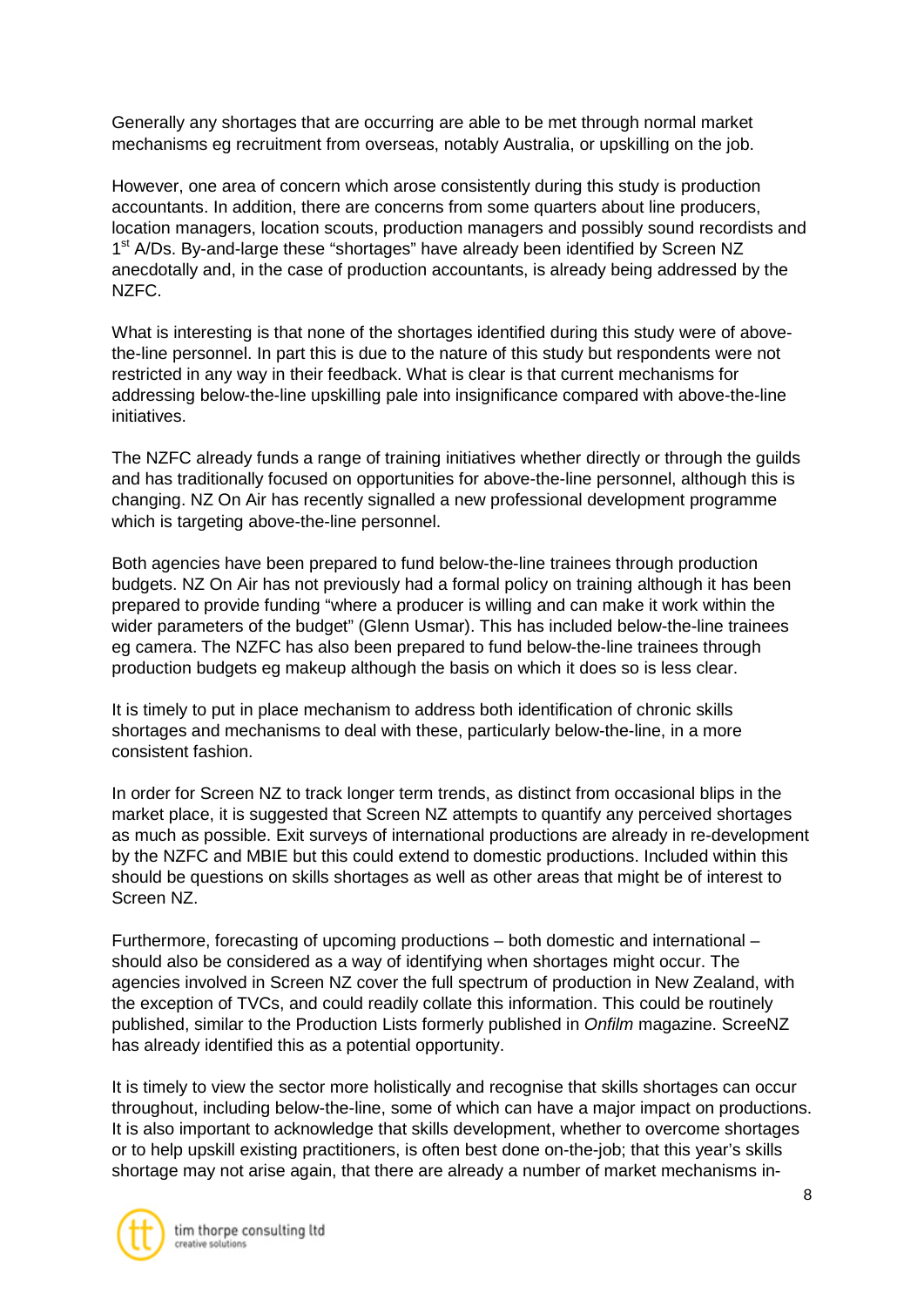place to deal with shortages and there are concerns from within the sector about bureaucratic interference.

It is also clear that the exact nature of any assistance will vary depending on where shortages occur. For example, means of addressing shortages of production accountants will vary to that of location scouts, where existing practitioners may not be so willing for trainees to come into their patch.

Taking these factors into account, it is recommended that Screen NZ:

- set in place mechanisms for determining where chronic skills shortages are taking place through routine exit surveys or equivalent
- set up a forecasting process to determine when production demand is likely to peak
- formalise the support that agencies are prepared to offer below-the-line personnel
- require any support to include time on-set through production company involvement, but also workshops or equivalent where applicable.

None of these recommendations are far reaching. They either formalise existing practices or add to or revise previous initiatives. The information collated through the exit-surveys and forecasting would help inform decisions on which applications are supported.

An apprenticeship scheme was suggested by one respondent as a potential mechanism for training industry practitioners but this is not supported as it would be too disruptive and is unnecessary.

# *Funding*

There are no new pots of revenue which are available for upskilling. There have been a number of recommendations previously (eg the 2010 Jackson/Court *Review of the New Zealand Film Commission*) that a training levy should be placed on productions, similar to the levy applied in the United Kingdom which part-funds Skillset. However, nothing has ever resulted from these recommendations.

A report by MCH *Review of Screen Industry Professional Development Training* in July 2012 found that 12 out of 31 tertiary training providers offered professional development opportunities, with a number offering "upskilling" courses. An additional 5 institutions were interested in providing such courses if funding was available.

An arrangement with such institutions may result in some joint-funding. However, most institutions contacted in 2012 noted that professional development was not their core business and dependent on the availability and enthusiasm of individual staff. No tertiary level institutions were contacted as part of this current study.

It is almost certain that any funds made available from potential rationalising of screen related tertiary level training courses (see below) would be absorbed back into Vote: Education and not made available for other screen industry purposes.

The industry is generally open to providing opportunities for on-set training whether on a formal or informal basis. South Pacific Pictures has an ongoing programme of supporting directors and crew eg camera and grip operators. NHNZ has a long standing relationship with the University of Otago to provide student internships. The Techo's Guild is preparing to run a production manager's course through the guild. It also asks through the LONO (Letters

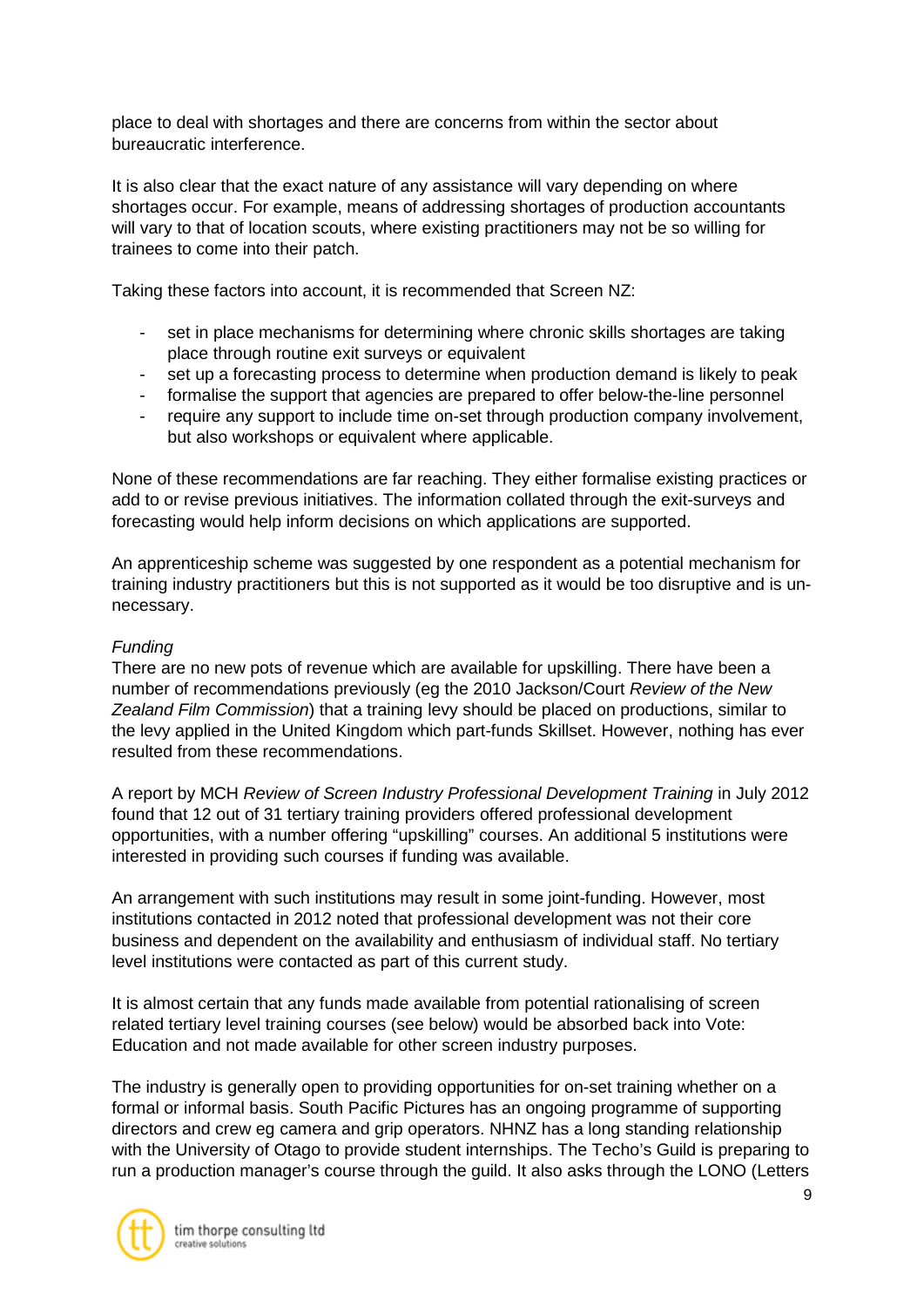of Non Objection) process whether international productions are willing to do internships and some have been responsive to this. In addition, NZ On Air has recently set up a pilot Industry Development Fund which includes industry-backed group mentoring schemes.

The requirements for overseas productions to access the 5% uplift under the NZ Screen Production Grant have also provided new opportunities for upskilling.

Noting the above, it is further recommended that:

- applications for any support from Screen NZ agencies require a pre-defined level of co-funding.

The recommendations above should not apply to film school graduates. At least one school – the Christchurch Broadcasting School – already requires its students to undertake internships. Given funding shortages, the best focus for Screen NZ should be in relation to upskilling existing practitioners, rather than addressing the broader needs of new graduates.

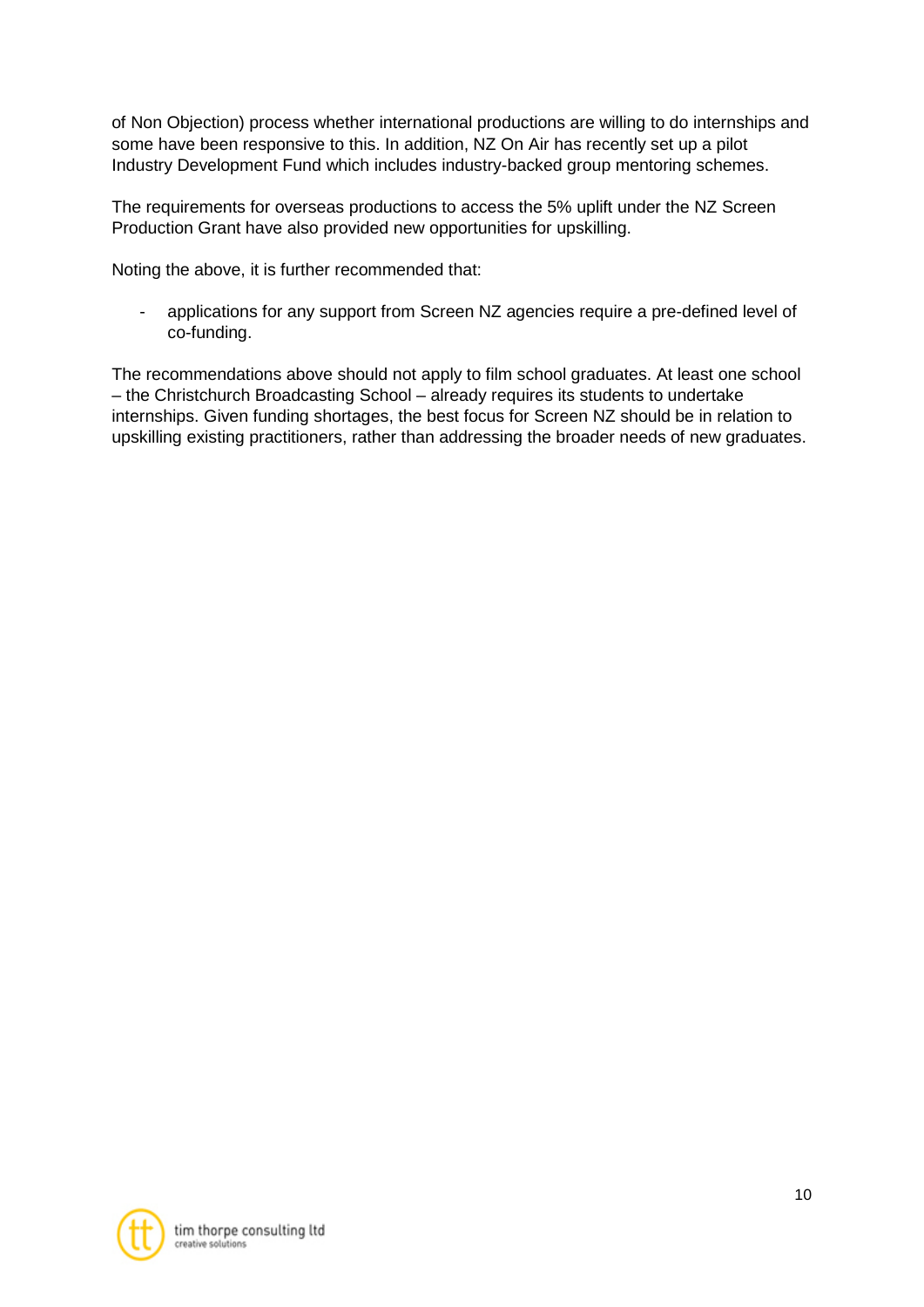# **Tertiary Level Training**

*Number of Institutions, Qualifications and Government's Funding Contribution* There were 27 institutions offering some 54 qualifications in the screen industry in 2015. The total government contribution to these qualifications is outlined in Table 4 below.

| .<br>ו טגשו טטאוטו דוסטוט און טאנושונט און דער דוסוויטער ב |      |      |      |      |  |  |  |  |
|------------------------------------------------------------|------|------|------|------|--|--|--|--|
|                                                            | 2012 | 2013 | 2014 | 2015 |  |  |  |  |
| Govt. Funding - EFTS* (\$ml)                               | 16.2 | 16.6 | 15.3 | 12.7 |  |  |  |  |
| Graduates                                                  | 1198 | 1123 | 887  |      |  |  |  |  |

Table 4 - Total Government Expenditure on Screen Related Courses 2012-2015

Source: Tertiary Education Commission

\*EFTS – Equivalent Full Time Student

NB: (1) Students may be funded for more than 1 year before graduation or defer graduation or may not graduate. As a result it is not possible to divide EFTS funding by graduate numbers to determine a funding per graduate figure.

(2) Post-graduate or honours qualifications were not included in this study (with one exception) for reasons of data manageability.

What is interesting in Table 4 is the drop in government funding for screen related courses in 2015 of \$12.7 million, following a peak in 2013 of \$16.6 million.

### *Graduate Outcomes*

Table 5 shows the number of graduates in screen related qualifications and where they are working up to 5 years after graduating.

|                         |                                         |                   |     | <b>Working in Screen &amp; Related Industries</b> |     |     |     |     |     | <b>Working in Any Industry</b> |     |     |   |
|-------------------------|-----------------------------------------|-------------------|-----|---------------------------------------------------|-----|-----|-----|-----|-----|--------------------------------|-----|-----|---|
| No. of Years Post Study |                                         | 1Yr<br>2Yr<br>5Yr |     |                                                   | 1Yr |     | 2Yr |     | 5Yr |                                |     |     |   |
| Year                    | <b>Total Screen</b><br><b>Graduates</b> | No.               | %   | No.                                               | %   | No. | %   | No. | %   | No.                            | %   | No. | % |
| 1999                    | 282                                     | 51                | 18% | 54                                                | 19% | 57  | 20% |     |     |                                |     |     |   |
| 2002                    | 684                                     | 99                | 14% | 162                                               | 24% | 159 | 23% |     |     |                                |     |     |   |
| 2005                    | 1161                                    | 255               | 22% | 270                                               | 23% |     |     |     |     |                                |     |     |   |
| 2008                    | 1188                                    | 177               | 15% | 210                                               | 18% |     |     |     |     |                                |     |     |   |
| 2009                    | 1551                                    | 252               | 16% |                                                   |     |     |     |     |     |                                |     |     |   |
| 2011*                   | 1257                                    | 231               | 18% | 285                                               | 23% |     |     | 816 | 65% | 906                            | 72% |     |   |

#### Table 5 – No. of Screen Graduates and Occupations After Graduation

\*Note that the base population before 2011 included video games and allied IT industries. NB Not all graduates (up to 11% in 2002) provided sufficient information to be assigned to an industry. Working means employment of 4 months or longer in a tax year or > \$20,000 pa income if self-employed.

Source: Statistics NZ Integrated Data Infrastructure (IDI)

As can be seen in Table 5, between 14-22% of graduates found work in the screen and related industries 1 year after graduation. This rose to between 20-23% 5 years after graduation. The number of graduates actually working in any industry, including screen, is between 65% (1 year after graduation) and 72% (2 years after graduation).

In 2011 some 318 students had continued on with their studies out of 1257 graduates, 42 had travelled overseas and 54 were on some form of benefit. Note that graduates may be working and continuing with study at the same time.

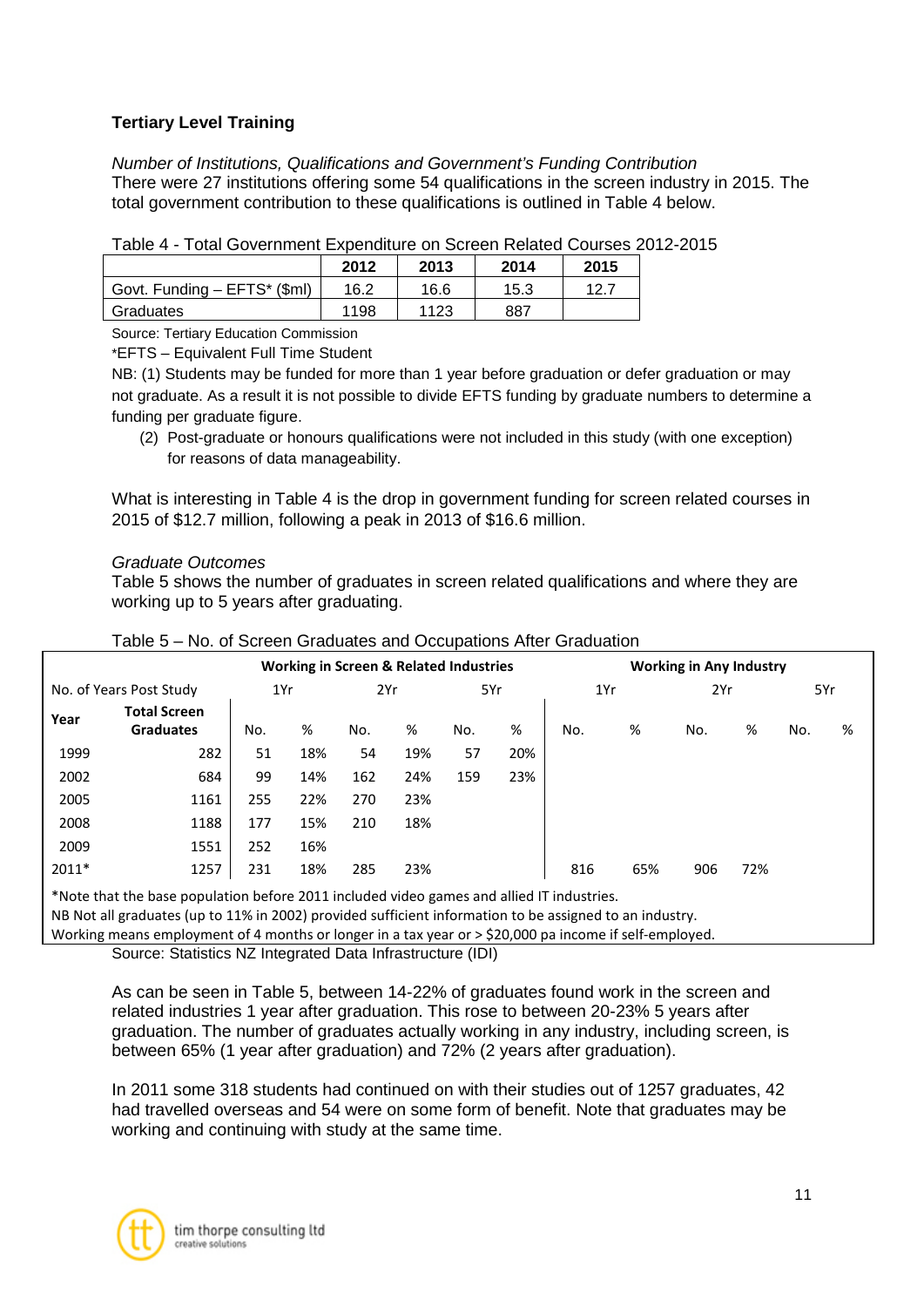It is not possible to directly compare the data in Table 5 with data from other sectors. Research undertaken by the Ministry of Education (Education Counts website) and Tertiary Education Commission (*pers comm*) focuses on "total" employment after graduation not whether graduates are employed in areas relating to their field of study.

With this caveat in mind, total employment data for "young domestic graduates" in comparable levels of study in the Creative Arts is shown in Table 6.

|                         | 1 Yr After | 2 Yrs After |  |  |
|-------------------------|------------|-------------|--|--|
|                         | Graduation | Graduation  |  |  |
|                         | %          | $\%$        |  |  |
| Level 1 & 3 Certificate | 29         |             |  |  |
| L4 Certificate          | 20         |             |  |  |
| Diploma                 | 37         |             |  |  |
| <b>Bachelor Degree</b>  |            |             |  |  |

### Table 6: Total Employment for Young Domestic Graduates in Creative Arts

- Employment means 4 months in any form of employment and/or any self-employed income; no further study or benefit.
- Based on data from the 2010 & 2011 tax years.
- "Young" generally means aged between 21-26 depending on level of study.
- Source: *What Young Graduates Do When They Leave Study (2014),* Education Counts website <http://www.educationcounts.govt.nz/publications/80898/146542>

The figures in Table 6 indicate that total employment for Creative Arts graduates is between 20-62% (depending on qualification) one year after graduation; rising to between 27-68% two years out. This compares with a figure of 65% in Table 5 (across all qualifications) one year after graduation for screen industry graduates rising to 72% two years after graduation.

#### **Comment**

Table 4 indicates decreasing levels of government EFTS funding towards screen related courses and reduced numbers of graduates. The reasons for this have not been investigated in this study but presumably are a combination of graduates responding to market forces – a downturn in screen production in New Zealand during the period under study; government initiatives to align tertiary education courses with employment outcomes; and also a decrease in tertiary level training uptake generally during this period.

Table 5 highlights what appear to be low levels of employment uptake in the screen industry 1 and 2 years after graduation. Again, the reasons for this have not been investigated in this study and it is not possible to compare this data with other sectors.

The screen industry has previously indicated its concerns about the quantity of students graduating from film schools compared with the amount of work available. The NZ Screen Council, however, suggested that it was not the quantity of graduates that was the main issue but the quality of graduates. It may also be that the allure of working in the screen industry pales for some students as they undertake their screen related study and they chose to work elsewhere. Certainly, total employment for screen industry graduates in any industry is at least comparable with the overall Creative Arts sector (if not better) as Table 5 shows compared with Table 6.

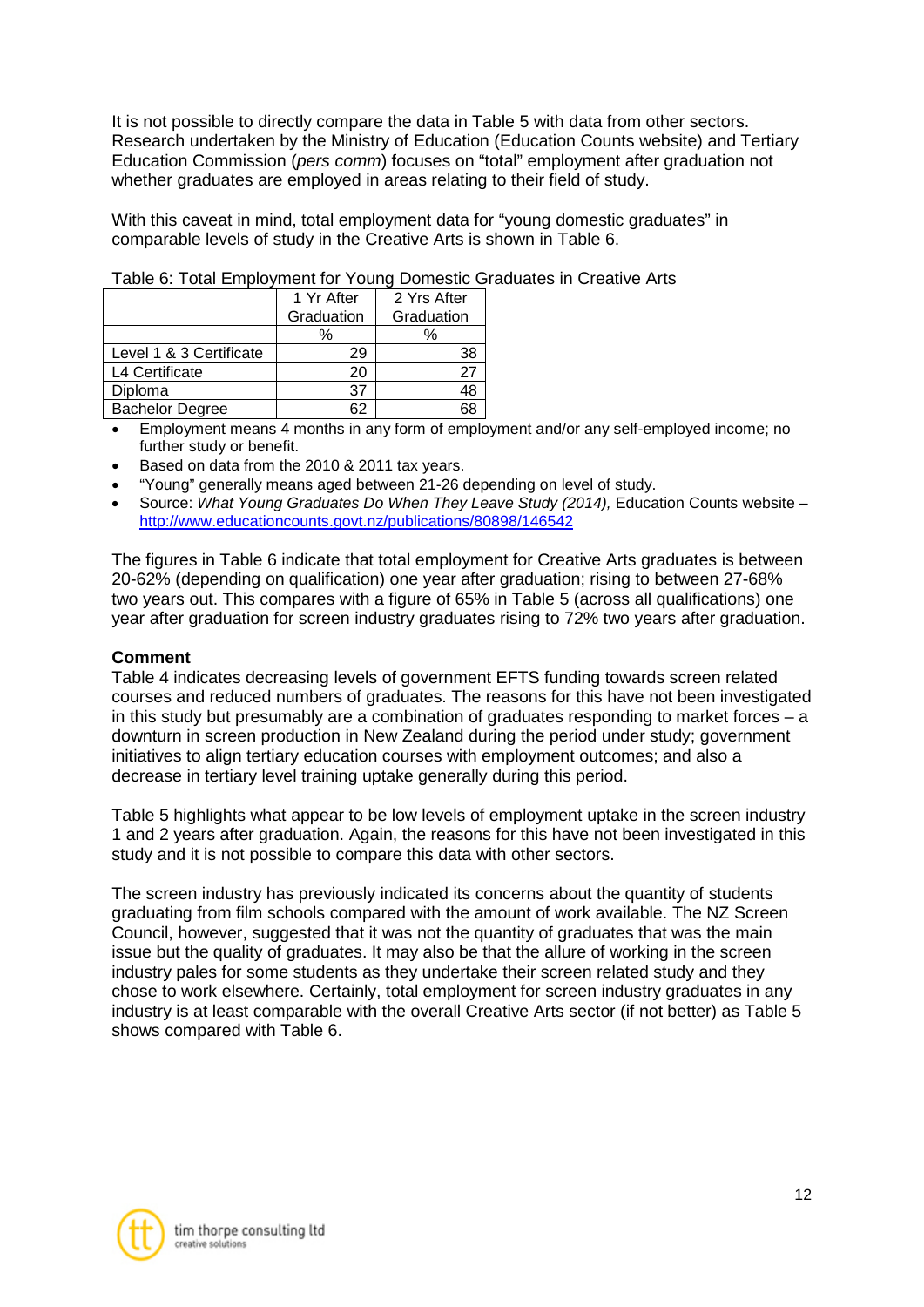# **Appendix 1 – Terms of Reference**

Outlined below are TOR for a short study into mechanisms for identifying and dealing with skills shortages in the screen industry.

#### **Terms of Reference**

There are potentially two phases to this work, although the initial focus is on phase one.

Phase 1 is looking at where there are skills shortages in drama production, how these might be plugged, and where there might be other financial partners to help with this. This phase has two parts:

(1) verifying short-term skills problems in craft areas not covered by the guilds. This should encompass areas where problems are apparent eg location scouts, production accountants.

This would mean a structured conversation with:

- Naomi and the NZFC Training and Development team all together (as well as NZ On Air as active listeners to grasp the issues)
- up to six drama producers identified as having had recent problems
- up to six line producers (ditto)

A report summarizing these findings with a number of ideas uncovered along the way to help fix them, such as using the 5% NZSPG uplift.

(2) the creation of a one-page 'cheat sheet' diagram summarizing:

- the main tertiary training institutions who offer screen courses
- the likely financial investment in these
- the likely number of graduates
- workforce entry data

This data is probably best accessed through the Statistics NZ IDI database.

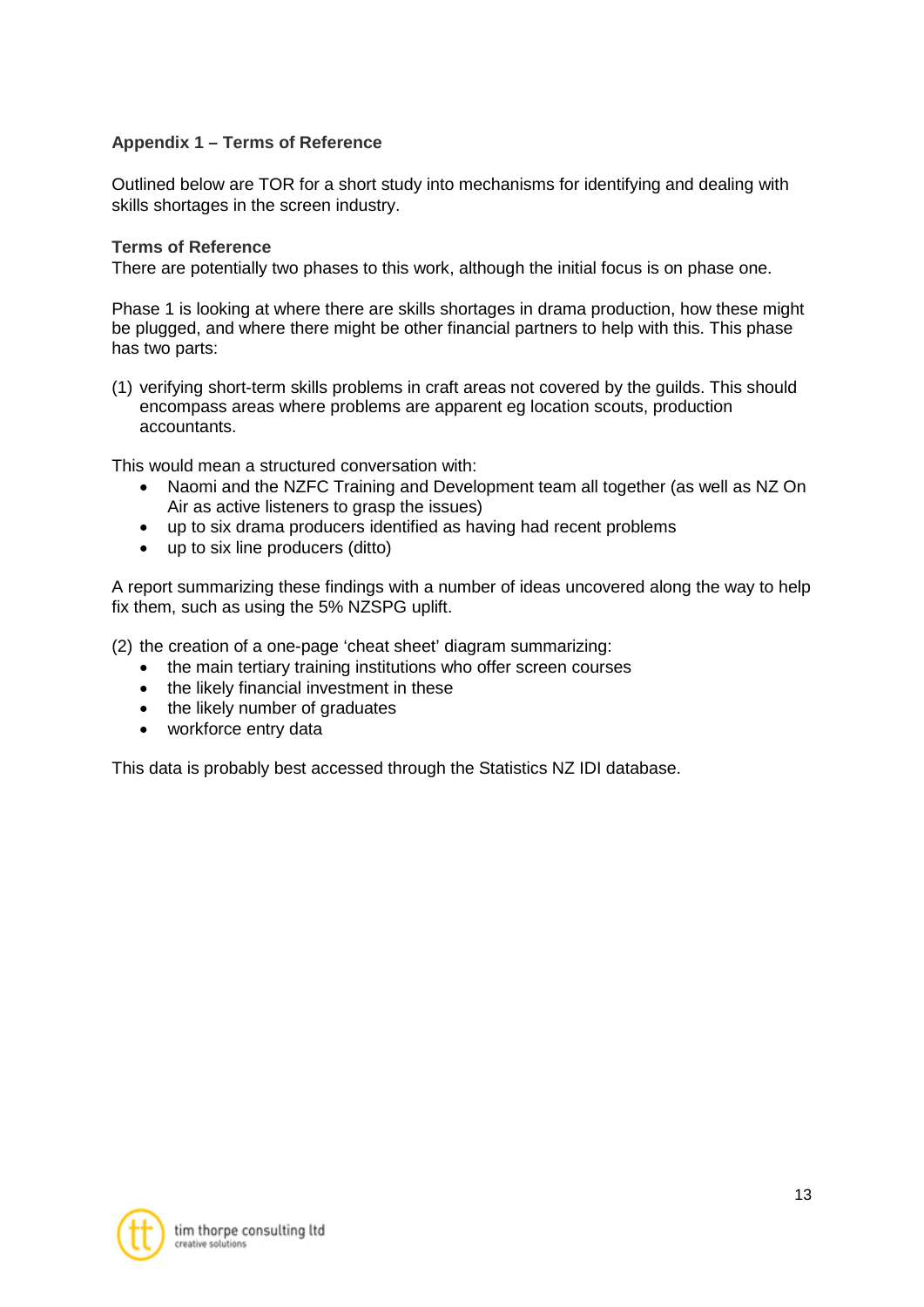# **Appendix 2 – Survey Respondents**

#### **Industry Practitioners**

Annie Weston (Independent Production Manager and Line Producer, Queenstown) Carmen Leonard (Independent Line Producer, Auckland) Chris Bailey (Managing Director, South Pacific Pictures, Auckland) Matthew Metcalfe (Producer, General Film Ltd, Auckland) Philly De Lacey (Managing Director, Screentime, Auckland) Richard Fletcher (Producer, Libertine Film, Wellington) Robyn Scholes (Independent Producer, Auckland) Sioux MacDonald (Director, Film Crews, Auckland) Steven Zanoski (Producer, Filthy Productions, Auckland) Trevor Haysom (Producer, THE Film, Auckland) Trishia Downie (Independent Producer and Production Manager, Southland/Wellington)

### **Guilds and Regional Film Offices**

Karla Rodgers (Executive Officer, Techo's Guild) Sandra Gildea (Executive Director, SPADA) Kevin Jennings (Executive Manager, Film Otago/Southland) Meredith Ellery (Sector Development Manager, GROW Wellington)

### **Screen NZ**

Film NZ – Laurie Wright (Enquiries Manager) NZFC - Naomi Wallwork (Screen Incentives Manager), Marc Ashton (Production Executive), Lisa Chatfield (Head of Development and Production), Dale Corlett (Head of Talent Development), Bonnie Slater (Professional Development Executive), Catherine Bates (Head of Incentives). NZ On Air – Jane Wrightson (CEO), Glenn Usmar (Television Manager)

#### **Tertiary Education Commission**

Anne Broadbent, Principal Analyst Stephen Walker, Investment Manager (ITP Investment)

#### **Statistics NZ**

John Upfold, Project Manager Martha Scheirlinck, IDI Team

#### **Other**

Keith Barclay, Editor ScreeNZ

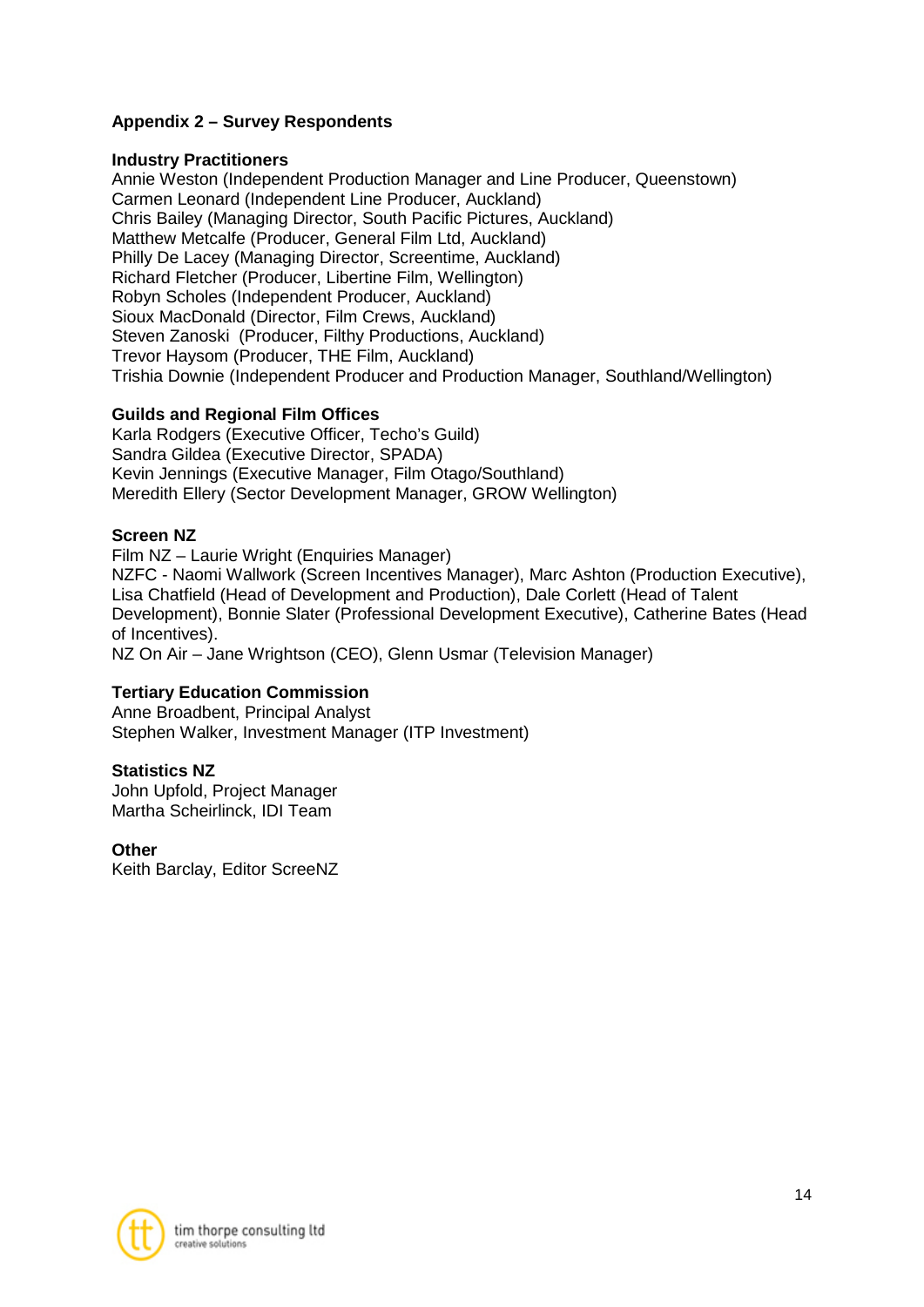# **Appendix 3 Screen Related Qualifications 2015**

#### **Course Name Institute**

| AO3212 Diploma in Television Production                              | 6001 | Aoraki Polytechnic                     |
|----------------------------------------------------------------------|------|----------------------------------------|
| AO3293 Certificate in Film and Television                            | 6001 | Aoraki Polytechnic                     |
| CA2222 Bachelor of Performing and Screen Arts                        | 6004 | Unitec New Zealand                     |
| CH3714 Bachelor of Broadcasting Communications                       | 6006 | <b>CPIT</b>                            |
| CH3968 Diploma in Digital Video Post Production                      | 6006 | <b>CPIT</b>                            |
| HB3896 Diploma in Screen Production                                  | 6007 | Eastern Institute of Technology        |
| MA4320 Graduate Diploma in Animation                                 | 6009 | <b>UCOL</b>                            |
| MN4526 MIT Diploma in Performing Arts (Level 5)                      | 6010 | Manukau Institute of Technology        |
| MN4527 MIT Diploma in Advanced Performing Arts (Level 6)             | 6010 | Manukau Institute of Technology        |
| NT4887 Diploma in Video and Electronic Media                         | 6012 | NorthTec                               |
| PR4818 Diploma in Stage and Screen Arts                              | 6014 | Whitireia New Zealand                  |
| PC3206 Certificate in Introduction to Film & Television Prodn        | 6014 | Whitireia New Zealand                  |
| ST4991 Bachelor of Audio Production                                  | 6015 | Southland Institute of Technology      |
| ST5030 Certificate in Audio Production                               | 6015 | Southland Institute of Technology      |
| ST5057 Diploma in Digital Media                                      | 6015 | Southland Institute of Technology      |
| ST5058 Diploma in Digital Film                                       | 6015 | Southland Institute of Technology      |
| ST5233 Diploma in Animation                                          | 6015 | Southland Institute of Technology      |
| ST5264 Graduate Diploma in Audio Production                          | 6015 | Southland Institute of Technology      |
| ST5312 Graduate Diploma in Digital Media (3D Animation)              | 6015 | Southland Institute of Technology      |
| ST5313 Graduate Diploma in Digital Media (Digital Filmmaking)        | 6015 | Southland Institute of Technology      |
| MY0027 Bachelor of Creative Media Production                         | 7003 | <b>Massey University</b>               |
| OO0363 Postgraduate Diploma in Natural History                       | 7007 | University of Otago                    |
| Filmmaking and Communication                                         |      |                                        |
| PC9402 Certificate in Applied Film and Television Production         | 7286 | <b>EDENZ Colleges</b>                  |
| PC3206 Certificate in Introduction to Film and Television Production | 7347 | The Film School                        |
| NC5358 Certificate in Fashion Make-Up Design                         | 7381 | Samala Robinson Academy                |
| C03816 Diploma in 3D Animation                                       | 7389 | Raffles School of Design and Commerce  |
| PC3628 Certificate in Digital Animation                              | 7389 | Raffles School of Design and Commerce  |
| PC3629 Diploma in Digital Animation                                  | 7389 | Raffles School of Design and Commerce  |
| PC9573 Diploma in Film Making                                        | 8174 | <b>SAE</b> Institute                   |
| PC3000 Bachelor of Art and Design (3D Animation & Visual Effects)    | 8192 | Media Design School                    |
| PC3112 Diploma of 3D Computer Animation                              | 8192 | Media Design School                    |
| PC9164 Diploma of Visual Effects and Motion Graphics                 | 8192 | Media Design School                    |
| PC9726 Graduate Diploma in Advanced 3D Productions                   | 8192 | Media Design School                    |
| PC9827 Diploma in Digital Creativity                                 | 8192 | Media Design School                    |
| PC2000 Diploma in Advanced 3D Graphics                               | 8458 | Yoobee School of Design                |
| PC9333 Diploma of Animation and Digital Video                        | 8458 | Yoobee School of Design                |
| PC9544 Diploma of Animation (Advanced)                               | 8458 | Yoobee School of Design                |
| PC9586 Diploma of Digital Filmmaking (Advanced)                      | 8458 | Yoobee School of Design                |
| PC9568 Diploma in Costume Construction for Theatre,                  | 8502 | Toi Whakaari                           |
| <b>Film and Allied Industries</b>                                    |      |                                        |
| PC9762 Bachelor of Design (Stage and Screen)                         | 8502 | Toi Whakaari                           |
| PC1964 Certificate in TV & Video Production                          | 8571 | Lifeway College                        |
| PC9371 Diploma in 3D Animation                                       | 8571 | Lifeway College                        |
| PC9372 Diploma in Advanced 3D Animation                              | 8571 | Lifeway College                        |
| PC1349 Diploma in Film and Television Production                     | 8655 | South Seas Film and Television School  |
| PC3248 Diploma in On Screen Acting for Film and Television           | 8655 | South Seas Film and Television School  |
| PC3592 Diploma in Animation Production                               | 8655 | South Seas Film and Television School  |
| PC1852 Certificate of Makeup Design and Production                   | 8656 | Design and Arts College of New Zealand |
| PC9832 ACNZ Diploma in Applied Animation                             | 9324 | Animation College New Zealand          |
| PC9833 ACNZ Diploma in Digital Media (Character Animation)           | 9324 | Animation College New Zealand          |
| PC9213 Certificate in Screen and Performing Arts                     | 9872 | Best Pacific Institute of Education    |
|                                                                      |      |                                        |

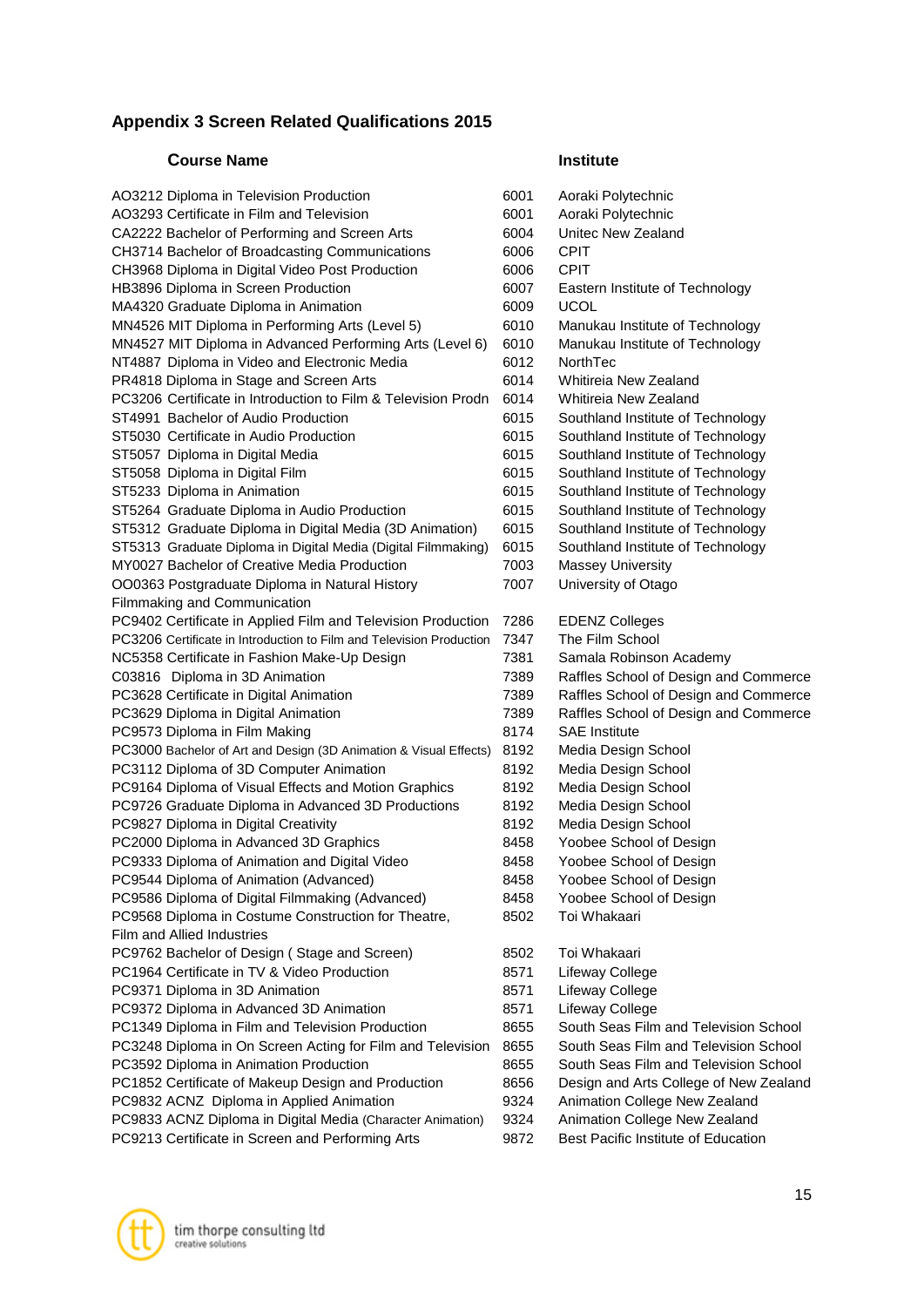These additional qualification codes need to be limited to records that had a major in 'FILM', 'SCREEN' or 'TELEVISION' (or some combination thereof):

| AU0011 Bachelor of Arts                  | 7001 | Auckland University                    |
|------------------------------------------|------|----------------------------------------|
| WI0031 Bachelor of Arts                  |      | 7002 Waikato University                |
| VI0002 Bachelor of Arts                  | 7004 | Victoria University                    |
| AK3303 Bachelor of Communication Studies |      | 7008 Auckland University of Technology |